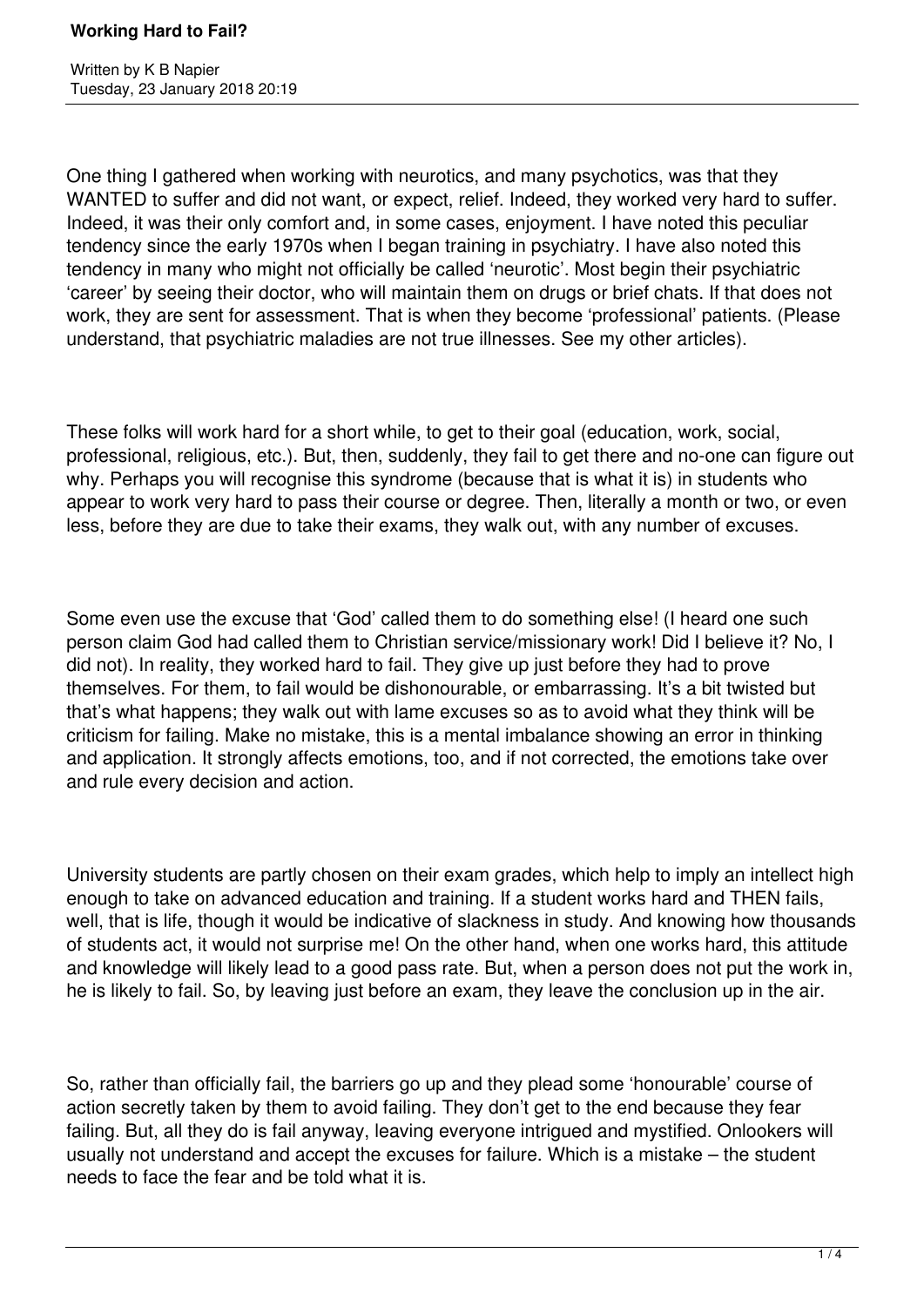(When a young teenager I played this game, but with a slight difference. For example, I began work in a local council office, totting up figures. The office had very high windows and seemed like a dungeon. So, when I went out for lunch on the first day I never returned! In another job, part-time as a waiter with bow-tie, I got bored cleaning cutlery and started to play the latest musical score of 'From Russia with Love' on the piano. Others gathered around me, but then came the boss, who told me off. There, too, I went out for lunch and walked all the way home, never to return. In both I did not do what was expected of me, and had my parents' home to go back to. They kept me going, so I had no wish to carry on. It is very easy to give up and fail when there is no financial ruin or 'come-back', and you have a home. My attitude changed radically after getting married – it made me work and made me stick at it, no matter what! This lax attitude also prevented me from gaining more passes in what was then GCE examinations. I was later ashamed of this refusal to do the work, because my parents knew I could do better).

What all this does is to reinforce a pattern of failure. It is a self-imposed system of fear, no different from any other neurosis or psychosis, but it is usually unrecognised by those around them. Another reason for failing is mentioned above – a person cannot be bothered to put in the necessary work to ensure success. Some even turn to petty crime and unemployment. Whether failure is caused by laziness or by deliberate avoidance of testing, the result is the same – an increasing attitude of anxiety when given such responsibility. Only after I gained a wife and children did my attitude change dramatically, and I stuck to my responsibilities no matter HOW I felt. When I was in my parents' home I did not bother, especially as they added some money for spending. Of course, I did not think of it much at the time. Only later did I come to realise how I had acted. This is why a good 'kick in the pants' is necessary at times, and a frank telling of the truth. Sympathy only makes things worse!

Many people are serial failures; it is a lifelong habit. They go so far and then give up, because they feel inadequate or highly anxious. This is a self-awarded situation, because no-one bothers to tell them off or to hold them to account. Rather than fail 'officially' they give up – so they fail anyway. And when this is the pattern, sticking at something will not be an option, because failure is already the desired end result. They think it lets them off the hook in people's eyes, and onlookers will accept the excuses, because they know no better. And so this, too, reinforces the reasons to fail. If not dealt with swiftly at the start it turns into neurosis. (Of course, this does not take into account the rarer situation of genuine inability; that is, with an actual physical cause affecting thought processes, etc.).

I have witnessed it too many times. The only answer is to reverse the tendency, but the longer the failing continues the harder it gets, and with every new failure comes a different excuse. It doesn't matter what it is, so long as working hard to win is put out of the question. For Christians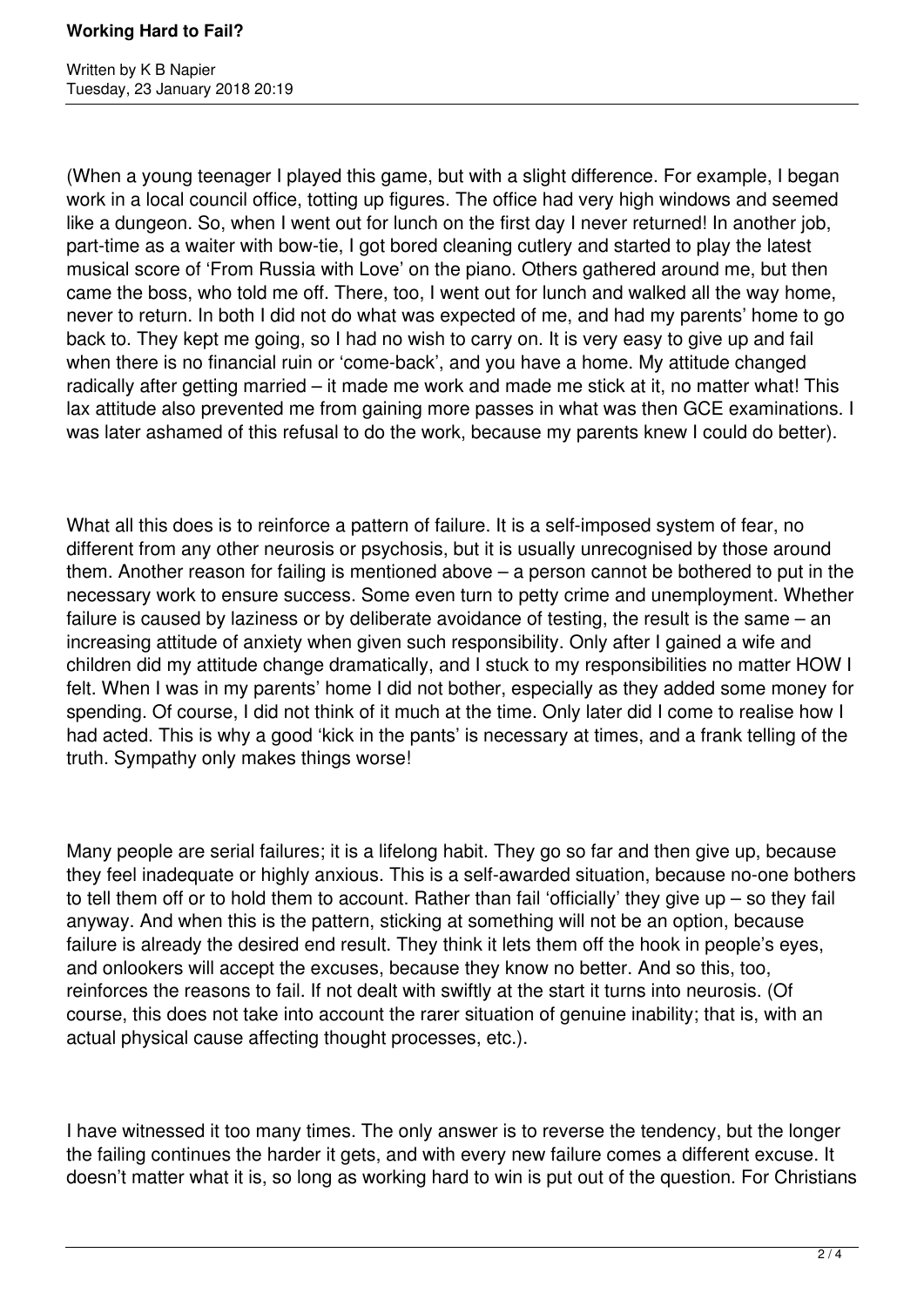## **Working Hard to Fail?**

Written by K B Napier Tuesday, 23 January 2018 20:19

this rejection of responsibility is a sin and guarantees future multiple fails at everything the person does. It is habitual and not inevitable.

Behind it all is an earlier fear of being found out, of doing what is necessary and REALLY failing. And behind this is usually some incident that caused them to feel bad about themselves. They don't tell anyone about this, so the original reasons are hidden with time. There may even be a reliance on psychosomatic illnesses, which, given the right fostering, can become real ailments. Even so, the REAL answer is to reverse the attitude that WANTS to fail. Of course, being brought up in a bad home, where perhaps parents are also lazy or do not take responsibility is a handicap, but it can be turned around when the person becomes old enough to do something about it. Though misled by his or her background, it cannot be allowed as an excuse for life. There is also the element of a sinful rejection of God-given talents and skills, which is never acceptable in a Christian.

Even in Christian lives this can rule a person to distraction. He or she will not speak about it because to do so might bring a genuine answer that requires action on their part! I know of some Christians who have refused to speak with me about this or that problem because they feared the direct and unswerving nature of my responses. They even avoid meeting with me! Why? Because they would need to rectify their failure and prove themselves before God. They never realise that their attitude of failing dishonours the Lord. The longer they continue their failing, the deeper they get into a spiritual mess, with increasing blindness. There comes a point when ANYTHING is quoted as the 'cause' of their failures... but they never accept responsibility as a person. So, rather than sort this out, they just avoid me. Simple! But, this kind of avoidance of truth has bad consequences as time slips by seemingly faster and faster, and those who really need this kind of reality check grow older and more useless as they get older. To cover-up their sin they quote their excuses and convince themselves they are not at fault. Some may even develop psychosomatic 'illnesses' as a partner-in-crime.

Furthermore, they will erect many defences to stop questions being asked. They will even convince themselves that their ailments and problems are true. Well, they would, because they refuse to deal with them! Perhaps you are now admitting that you know people like this. This might be true – but be careful you haven't got a fir tree stuck in your eye! The majority of Christians refuse to listen to genuine counsel or to real biblical truth. They prefer their failing beliefs to hard-core Bible doctrine. This, friends, is just as bad as the man or woman who deliberately fails at the point of proving themselves.

The local churches, then, are filled with folks who WANT to win spiritually, but whose refusal to listen or to change will drag them along a path of spiritual failure. I see so many of these every